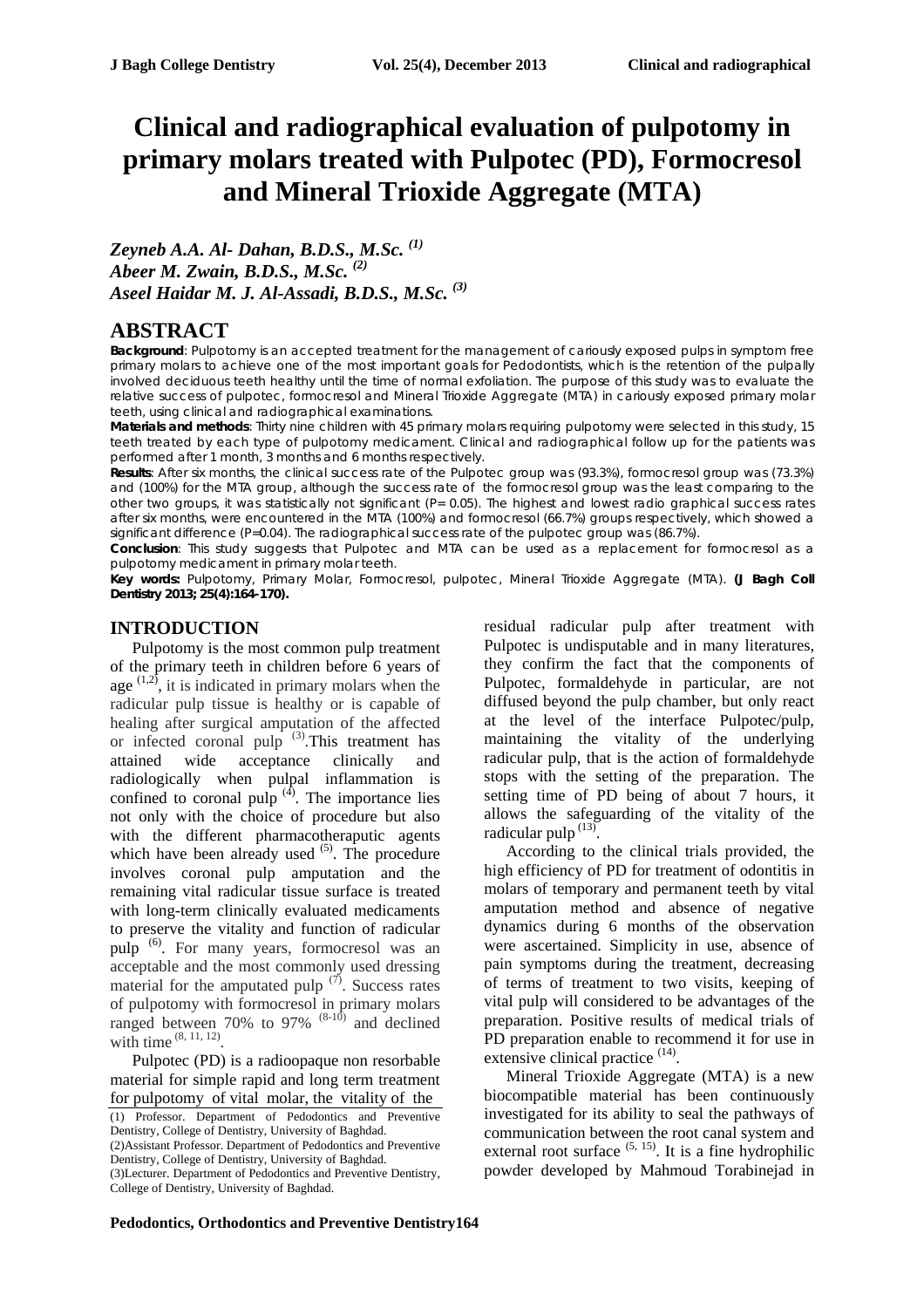1993, it composed of tricalcium silicate, tricalcium aluminate, tricalcium oxide, silicate oxide and bismuth oxide  $(16)$ . MTA has been proposed as a potential medicament for pulpotomy procedures as well as capping of the pulp with reversible pulpitis, repair of root perforation and apexification  $(5)$ , and one of its applications is using the material after coronal pulp amputation in primary molars with carious pulp exposure as a pulp dressing material <sup>(5,15-17,20</sup>). Furthermore, MTA has superior biocompatibility is less cytotoxic than other materials currently used in pulp therapy  $(16)$ .

The present study is designed to compare the success rate of PD in comparison to conventional pulpotomy procedure (formocresol) and the use of Mineral Trioxide Aggregate MTA in pulpotomized primary molar teeth.

#### **MATERIALS AND METHODS Sample**

Forty five primary molars with asymptomatic deep carious lesions selected from healthy children, attending Pedodontics and Prevention Department at College of Dentistry, University of Baghdad. The collection of the sample started from May 2009 and the follow up period end in May 2011. Their ages ranged from 4 to 8 years. Full detailed treatment plans were explained to the children's parents and written consents for treatment were obtained prior to the clinical procedures and any patient that could not return for follow up on call was excluded from the study. Preoperative periapical radiograph was taken and the selected teeth were assigned randomly to one of three treatment groups: Pulpotec (PD), Formocresol and Mineral Trioxide Aggregate (MTA). Fifteen primary molars were selected for each of the three groups.

### **Procedure**

After performing local anesthesia, all teeth were isolated with a rubber dam and dental caries were removed and coronal access of the pulp were obtained by high speed bur with water spray .The entire roof of the pulp chamber was then removed. The coronal pulp was amputated using a slowly revolving round bur #6; the pulp tissue was removed by sharp spoon excavator. The amputated pulp stumps in the three groups were gently pressed by sterilized moistened cotton pellet that is to achieve hemostasis, if the bleeding not stopped, which is an indication of inflamed pulp canal tissue; the tooth was excluded from the study.

In the pulpotec group, the treatment was provided in two visits. In the first visit and according to the manufactures' instructions, pulpotomy was performed in the usual way, after removal of the coronal pulp tissue Pulpotec liquid was mixed with Pulpotec powder (PD, Switzerland) and blend to obtain required thick, creamy consistency of the paste, the paste was then inserted into the pulp-chamber with a large sized paste filler. The presence of small quantities of blood does not affect the efficiency of Pulpotec; the cavity was air-dried prior to the application of the paste, and then sealed with temporary cement. Place a cotton roll between the 2 dental arches and request the patient to bite progressively but firmly, so that the Pulpotec paste clings to the walls of the pulp-cavity as well as to the root-canal orifices. Setting time of Pulpotec is approximately 7 hours. During the second visit approximately 8-10 days later, the treatment was completed by setting the final tight obturation with amalgam, which placed on the Pulpotec, possibly leaving a thin intermediary layer of temporary cement to insulate Pulpotec from the final obturation material  $(14)$ .

For the formocresol group, a cotton pellet dipped in Buckley's formocresol (PD, Switzerland) and squeezed in a piece of cotton was placed in the pulp chamber for 5 minutes. The pulp chamber was then covered with the pulpotomy paste (1drop eugenol, 1 drop formocresol mixed with zinc oxide powder), covered with zinc phosphate cement base, and amalgam filling <sup>(15)</sup>.

In the MTA group, white mineral trioxide aggregate powder (MTAANGELUS product) mixed with distilled water, according to the manufacture instructions, and by using amalgam carrier the material was applied over the pulp stumps and condensed by a condenser then covered by a layer of zinc oxide eugenol temporary filling material. After 24 hours, the teeth were restored by amalgam filling  $(16)$ .

All the patients were recalled after 1 month, 3 months and  $\overline{6}$  months  $^{(17)}$  respectively and evaluated clinically and radio graphically.

 Clinical evaluation: the presence of any signs such as swelling, pain, tenderness to percussion or palpation, sinus tract and pathological mobility was definitely of clinical failure  $(15)$ .

Radiographical evaluation: the radiographs were examined carefully and compared with the preoperative radiographs (Fig. 1,2,3). Observation of any partial loss of the lamina dura, widening of the periodontal ligament, any sign of pathological external or internal root resorption as well as periapical or inter-radicular radiolucency was considered as radiographic failure  $(16,17)$ .

All failed cases were treated by either pulpectomy or extraction of the tooth.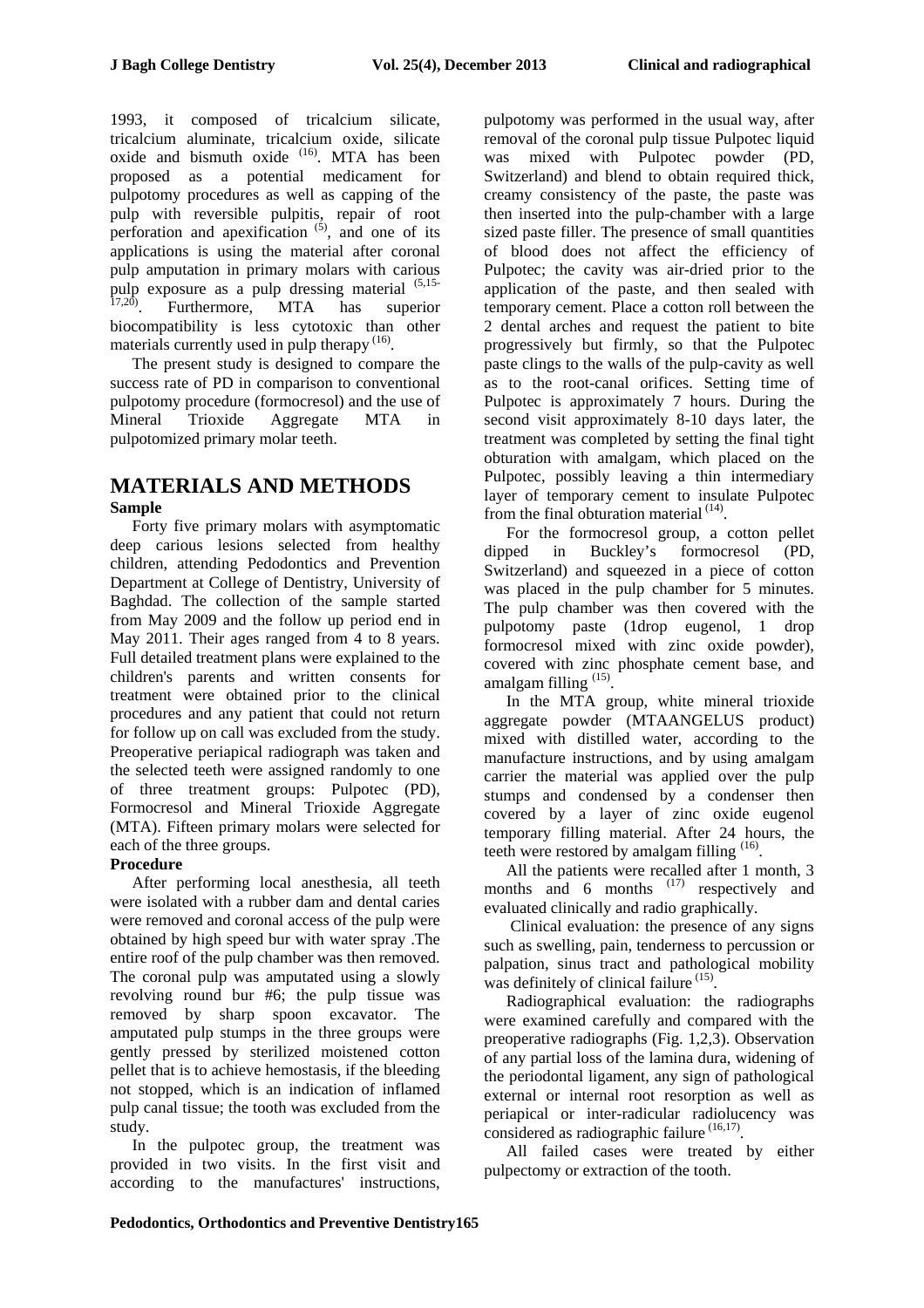Statistical analysis was done using the Chisquare test at level of significance P<0.05 and Ztest (percentage test) to perform comparisons between the groups.

# **RESULTS**

Thirty nine patients aged 4-8 years with mean age 6 years (19 males and 20 females) were included in the study from which 45 primary pulpotomies (11 upper and 34 lower) returned for definitive treatment and followed up clinically and radio graphically. For each type of pulpotomy (Pulpotec, Formocresol and MTA), the treatment performed to 15 primary molars (Table 1).

Although the second primary molars were higher in number than the first primary molars 28. 17 respectively, no significant differences observed between types of teeth treated (df  $=1$ ,  $X^2$ =3.592, P=0.166) which indicate that the three types of pulpotomy treatment had the same effect on the first as well as the second primary molars.

None of the patients in the MTA group showed any abnormal clinical findings, however, clinical failure symptoms of post operative swelling were reported with 1/15 in the formocresol group. Tenderness to percussion was seen in 1/15 for both Pulpotec and formocresol group, while sinus tract was reported only in formocresol group 2/15. Pain and pathological mobility were not reported in the entire follow up period.

At the end of 6 months, the follow up evaluations clinically revealed that MTA group had the highest (100%) and formocresol group had the lowest (73.3%) success rates. At the same time, an (93.3%) success rate was observed in the Pulpotec group, however, the differences between the clinical success rates of the three groups pulpotomy were statistically not significant  $(P=0.05)$ , while by using Z-test a significant differences was found between MTA and formocresol group, Table 2.

Radiographical assessment of the treated sample is illustrated in Table 3. MTA group showed no evidence of radio graphic failure; while in Pulpotec group  $2/15$  showed internal resorption so it succeeded by a rate of 86.7%. On the other hand, the lowest success rate radio graphically was 66.7% for the formocresol group in which periapical and furcation radiolucency was seen in 3/15 and 2/15 of the treated teeth respectively. A significant difference was found statistically between the three groups  $(P= 0.04)$ . Although the radiographic failures were higher than the clinical failures, they were statistically not significant.

## **DISCUSSION**

During this study, the use of pulpotec was easy and simple and that was also mentioned by Tairov and Melekhov<sup>(18)</sup>. Absence of pain at all patients without exception after use of pulpotec was seen. No complaints were lodged by patients either in the intervals between visits to clinic or during the dynamic observation. No swelling of gum in the area of the treated tooth was detected during the given period (6) months, no evidence of a fistula and no mobility of a tooth, this also was found in the results of the clinical trials provided by Dedeyan and Donkaya<sup> $(14)$ </sup>. Clinically, the success rate of pulpotec obtained in this study was 93.3%. Pulpotec (PD) composed of powder (polyoxymethylene, iodoform, and zinc) and liquid (dexamethasone acetate, formaldehyde, phenol, guaiacol, and subsidiary substances). The addition of pharmacological constituents ensures an aseptic treatment, induces cicatrization of the pulpal stump at the chamber-canal interface, whilst maintaining the structure of the underlying pulp, and also avoids the numerous failures that have been noted with total pulpectomy  $(13)$ . Pulpotec showed antibacterial activity against *S. aureus, E.faecalis*, and *E*. *coli,* this result is probably due to the toxicogenic components in its composition (iodoform and formaldehyde) $^{(19)}$ .

The clinical success rate in formocresol group was 73.3% which was near to that obtained by Zwain<sup>(20)</sup> who reported 75% success rate and Noorollahian  $(21)$  who reported 66% success rate. Formocresol is the most common material used in primary teeth with traumatic or mechanical exposure of coronal pulp  $(22)$  as the material has antiseptic and fixative qualities<sup>(23)</sup> but in the other hand, it is toxic and potentially carcinogenic material<sup> $(24,25)$ </sup>, while MTA was less cytotoxic, non mutagenic<sup>(26)</sup>, prevent microleakage and it is a biocompatbile dental material. Its biological properties may be due to its excellent sealing ability  $^{(27)}$ , high alkalinity  $^{(28)}$ , and induction of hard tissue formation  $^{(29)}$ , antibacterial effect  $^{(30)}$ , and stimulation of healing in the pulpal tissue  $(31)$ , 32) . At the end of 6 months follow up, it was interested to note that the clinical success rate was 100% in the MTA group and this rate was obtained in other studies  $(5,17,33-35)$ , while other studies showed this rate as 97%  $(15)$  and 86.7%  $(20)$ 

In the present study, clinical failure symptoms were swelling, tender to percussion and sinus tract which were reported in the formocresol group. These symptoms were also noted in previous studies  $(4, 20,22)$ . While for pulpotec group, the only case failed was that showed tenderness to

.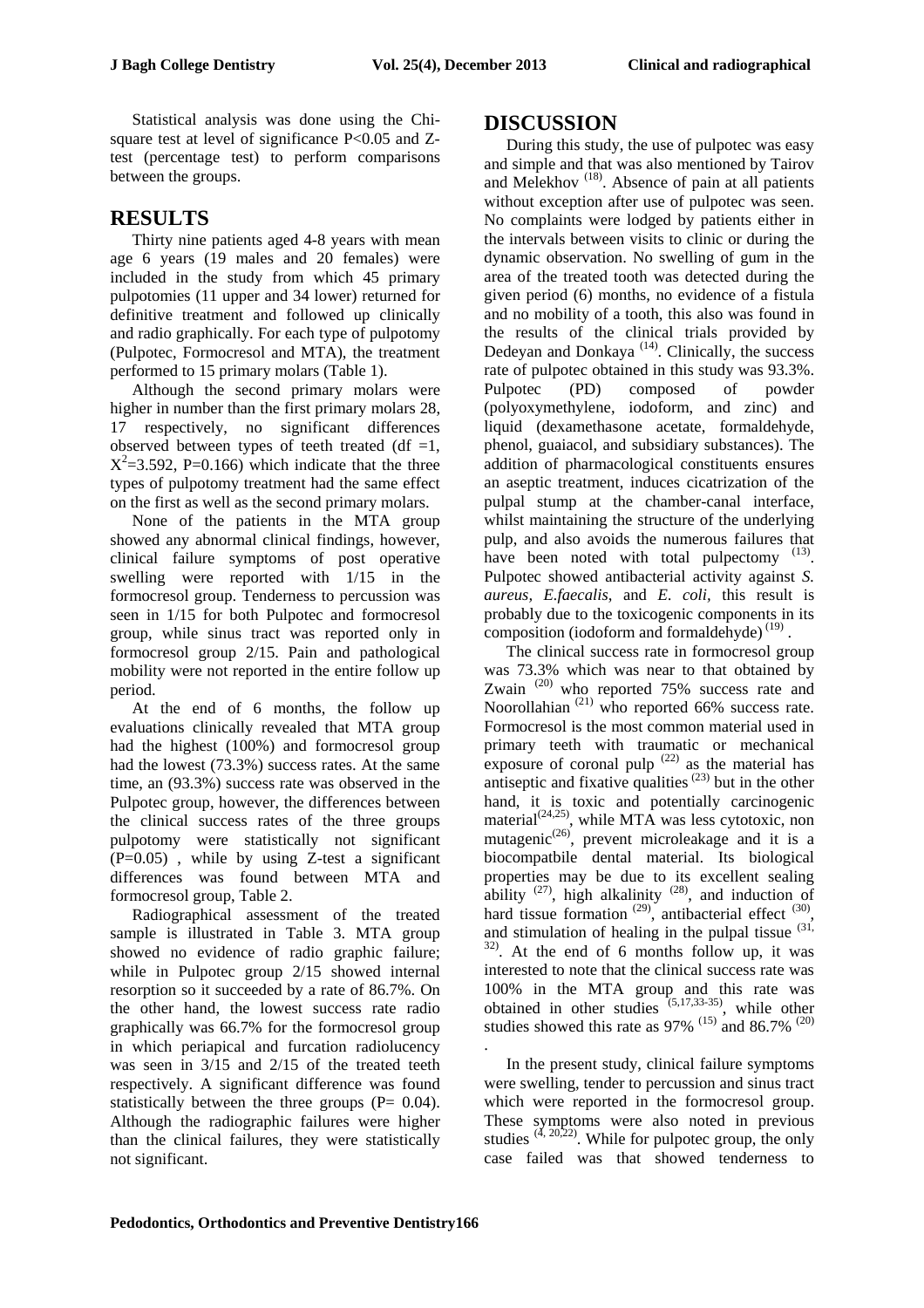percussion. These symptoms may be attributed to chronic inflammation of pulp.

Surprisingly, in the present study the radiographic success rate was drastically reduced in comparison with the clinical success rate in the pulpotec and formocresol groups. This result is in  $\arccor$  dance with other studies  $(4,21,34)$ . In the pulpotec group, it was 86.7% (two teeth showed internal resorption) , this may be due to inflammatory cells attracted to the area as a result of placement of irritating capping material over the pulp tissue (presence of dexamethasone acetate, formaldehyde ) which might well attract the osteoclastic cells and initiate the internal resorption . However, in the formocresol group, the success rate was 66.7% and compared to other studies this rate presented as:  $68.75\%$ <sup>(20)</sup>,  $67.75\%$  $^{(36)}$ , 62%  $^{(21)}$  and 56.7%  $^{(4)}$ .

Failure of pulpotomy is normally detected radiographically, as the tooth may be asymptomatic clinically. The first sign of failure may be internal resorption of the root adjacent to the pulpal medicament. This may be accompanied by external root resorption, especially as the failure progresses. In primary molars, pathological interradicular radiolucency develops in the bifurcation or trifurcation area; in anterior teeth radiolucency may develop at the apex or laterals to the root. With more destruction, the tooth becomes mobile or a fistula may develop  $(37)$ .

In the present study, after 6 months, in the formocresol group, three teeth showed periapical radiolucency and two other teeth showed furcal radiolucency. These findings of failure have also been reported in various previous studies  $(4,16,20,22,34,36,38)$ . The pathological radiolucency in the formocresol group may have been due to the smaller molecular size of formocresol, which may cause seepage into the apical region through the pulpal canal(s) or into the furcation area via accessory canals or the pulpal floor, as it is thin, porous and permeable in nature, in deciduous molars  $^{(39,40)}$ . In addition formocresol even in reduced concentrations has the potential to result in negative immunologic, systemic, toxicological, and overt clinical consequences. More specifically formaldehyde employed during pulpotomy could evoke inflammation of surrounding non-target tissue and exert cytotoxic  $(41-44)$ , genotoxic and mutagenic effects  $(45,46)$  leading to tissue damage ranging from vascular insult and inflammation  $(47 ^{(49)}$  to necrotic  $^{(50,51)}$  and osteolytic changes  $^{(52)}$ . It is also capable of damaging the enamel and the succedaneum teeth  $(53)$ .

After 6 months, the MTA group was free from any pathological findings and its radiographic success rate was 100%, so as in other studies  $(17,32)$ 

<sup>34)</sup> and this may be due to its excellent sealing ability, biocompatibility and ability to regenerate hard tissues  $(54-56)$ .

Based on the data of the current study, although the clinical success rates varied between pulpotec, formocresol and MTA , it was statistically not significant, however, statistical significant differences was found concerning the radiographical success rates between the three groups. Pulpotec and MTA produce more favorable outcomes; it seems that the potential use of these materials could successfully eliminate side effects associated with formocresol in pulpotomy procedure for primary teeth.

## **REFERENCES**

- 1. Curzon MEJ, Roberts JF, Kennedy DB. Kennedy's Paediatric Operative Dentistry. 4<sup>th</sup> ed. Oxford: Wright; 1996. p. 15-18, 159-161.
- 2. Bricevic H, Al-Jame Q. Ferric sulfate as pulpotomy agent in primary teeth: twenty month clinical follow up. J Clin Pediatr Dent 2000; 24: 269-72.
- 3. Holan G, Fuks AB, Keltz N. Success rate of formocresol pulpotomy in primary molars restored with stainless steel crown vs amalgam. Pediatr Dent 2002; 24(3): 212-6.
- 4. Havale R, Anegundi RT, Indushekar KR, Sudha P. Clinical and radiographic evaluation of pulpotomies in primary molars with formocresol, glutaraldehyde and ferric sulphate. OHDM 2013; 12(1): 24-31.
- 5. Hugar SM, Deshpande SD. Comparative investigation of clinical/ radiographical signs of mineral trioxide aggregate and formocresol on pulpotomized primary molars. Contemp Clin Dent 2010, 1:146-51.
- 6. Guidelines for pulp therapy for primary and young permanent teeth. American Academy of Pediatric Dentistry reference manual 2011- 2012. Pediatr Dent 2011; 33(6 Reference Manual): 212-219.
- 7. Fucks AB, Eidelman E. Pulp therapy in the primary dentition. Curr Opin Den 1991; 1: 556- 63.
- 8. Rolling I, Thylstrup A. A 3-year clinical follow-up study of pulpotomized primary molars treated with the formocresol technique. Scand J Dent Res 1975; 83: 47-53.
- 9. Morawa AP, Straffon LH, Han SS, Corpron RE. Clinical evaluation of pulpotomies using dilute formocresol. ASDC J Dent Child 1975; 42: 360-3.
- 10. Fuks AB, Bimstein E. Clinical evaluation of diluted formocresol pulpotomies in primary teeth of school children. Pediatr Dent 1981; 3: 321-4.
- 11. Hicks MJ, Barr ES, Flaitz CM. Formocresol pulpotomies in primary molars: a radiographic study in a pediatric dentistry practice. J Pedod 1986; 10: 331-9.
- 12. Mejare I. Pulpotomy of primary molars with coronal or total pulpitis using formocresol technique. Scand J Dent Res1979; 87: 208-16.
- 13. Melekhov SV, Kapirulina OV. Treatment of pulpitis in multi-rooted teeth by the pulpotomy method with the use of pulpotec. Dentistry Today 2004; 1: 29.
- 14. Dedeyan SA, Donkaya IP. Treatment of odontitis in pediatrics by method of vital amputation with the use of pulpotec: Transaction of the VIII Congress of the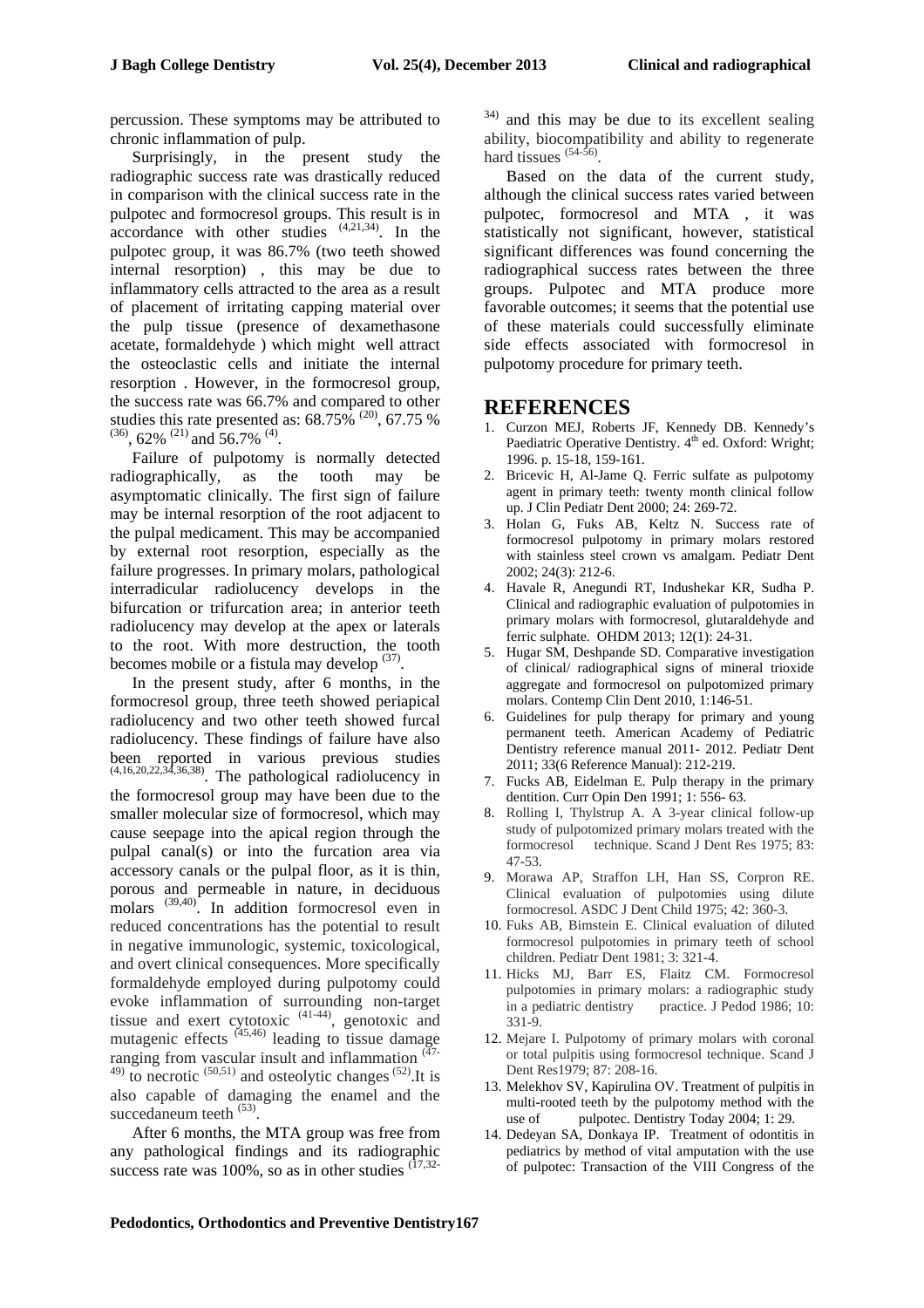Dentists association of Russia. Moscow, 2003: 287- 288

- 15. Holan G, Eidelman E, Fucks AB. Long term evaluation of pulpotomy in primary molars using Mineral Trioxide Aggregate or Formocresol. Pediatr Dent 2005; 27:129-36.
- 16. Neamatollahi H, Tajik A. Comparison of clinical and radiographic success rates of pulpotomy in primary molars using Formocresol, Ferric Sulfate and Mineral Trioxide Aggregate (MTA). J Dentistry, Tehran University of Medical Sci 2006; 3(1): 6- 14. (IVSL).
- 17. Naik S, Hegde AM. Mineral Trioxide Aggregate as a pulpotomy agent in primary molars: an in vivo study. J Indian Soc Pedo Prev Dent 2005; 23(1):13-6. (IVSL).
- 18. Tairov VV, Melekhov SV. Clinical experiment into the application of dental preparations for the treatment of pulpitis by the vital pulpotomy method. Krasnodar Prac Scie J 2008; 2(1-2): 32-5.
- 19. Mahmood MA. Determination of the antibacterial activity of MTA, and pulpotec filling materials against selected microorganisms (in vitro study) J Bagh College Dentistry 2010; 22(4): 115-8.
- 20. Zwain AM. Evaluation of Mineral Trioxide Aggregate and Formocresol for pulpotomy in primary molar teeth. J Bagh College Dentistry 2010; 22(4): 91-5.
- 21. Noorollahian H. Comparison of mineral trioxide aggregate and formocresol as pulp medicaments for pulpotomies in primary molars. Br Dent J 2008; 204(11): E20. (IVSL)
- 22. Haghgoo R., MollaAsadolla F, Abbasi F. Evaluation of clinical and radiographic success rates of Root MTA and formocresol in pulpotomy of primary molars. J Dental Medicine 2009; 22:136-41. (IVSL).
- 23. Damle SG. Text book of Pediatric Dentistry. 3rd ed. Arya (Medi) Publishing House; 2009. pp. 341.
- 24. Myers DR, Pashley DH, Whitford GM. The acute toxicity of high doses of systemically administered formocresol in dogs. Pediatr Dent 1981; 3: 37-41.
- 25. Myers DR, Pashley DH, Whitford GM. Tissue changes induced by absorption of formocresol from pulpotomy sites in dogs. Pediat Dent 1983; 5: 6-8.
- 26. Torabinejad M, Pitt Ford TR, Abed HR, Kariyawasan SP, Tang HM. Tissue reaction to implanted root end filling materials in the Tibia and Mandible of Ginea Pigs. J Endod 1998; 24: 468-71.
- 27. Wu MK, Kontakiotis EG, Wesselink PR. Long-term seal provided by some root-end filling materials. J Endod 1998; 24: 557-60.
- 28. Tziafas D, Pantelidou O, Alvanou A, Belibasakis G, Papadimitriou S. The dentinogenic effect of mineral trioxide aggregate (MTA) in short-term capping experiments. Int Endod J 2002; 35: 245-54. (IVSL).
- 29. Zhu Q, Haglund R, Safavi KE, Spangberg LS. Adhesion of human osteoblasts on root-end filling materials. J Enod 2000; 26: 404-6.
- 30. Torabinejad M, Hong CU, Pitt Ford TR, Kettering JD. Antibacterial effects of some root end filling materials. J Endod 1995; 21: 403-6.
- 31. Ford TR, Torabinejad M, Abedi HR, Bakland LK, Kairyawasam SP. Using mineral trioxide aggregate as a pulp-capping material. J Am Dent Assoc 1996; 127: 1491-4.
- 32. Asgary S, Eghbal MJ, Parirokh M, Ghanavati F,Rahimi H. A comparative study of histologic response to different pulp capping materials and a

novel endodontic cement. Oral Surg Oral Med Oral Pathol Oral Radiol Endod 2008; 106: 609-14.

- 33. Aeinehchi M, Dadvand S, Fayazi S, Movahed S. Randomized controlled trial of mineral trioxide aggregate and formocresol for pulpotomy in primary molar teeth. Int Endod J 2007; 40(4): 261-7.
- 34. Farsi N, Alamoudi N, Balto K, Mushayt A. Success of mineral trioxide aggregate in pulpotomized primary molars. J Clin Pediatr Dent 2005; 29: 307-11.
- 35. Agamy HA, Bakry NS, Mounir MM, Avery DR. Comparison of Mineral Trioxide Aggregate and Formocresol as pulp capping agents in pulpotomized primary teeth. Pediatr Dent 2004; 26(4):302-9.
- 36. Thaliyath A, Joseph T. Glutaraldehyde: an alternative agent in pulpotomy for deciduous teeth. J Indian Society of Pedodontics and Preventive Dentistry 1996; 14(3): 76-9.
- 37. Camp JH, Barrett EJ, Pulver F. Pediatric endodontics: Endodontic treatment for the primary and young permanent dentition. In: Cohen S, Burns RC (eds). Pathways of the Pulp.  $8<sup>th</sup>$  ed. St Louis: Mosby; 2002. pp. 797, 815.
- 38. Gisoure EF. Comparison of three pulpotomy agents in primary molars: a randomised clinical trial. Iranian Endod J 2011; 6(1):11-4. (IVSL).
- 39. Zhang L, Steinmaus C, Eastmand D, Xin X, Smith M. Formaldehyde exposure and leukemia: a new metaanalysis and potential mechanisms. Mutational Res 2009; 681:150-68.
- 40. Ringelstein D, Kimseow W. The prevalence of furcation foramina in primary molars. Pediatr Dent 1989; 11:198-202.
- 41. Hill SD, Berry CW, Seale NS, Kaga M. Comparison of antimicrobial and cytotoxic effects of glutaraldehyde and formocresol. Oral Surg Oral Med Oral Pathol 1991; 71(1):89-95.
- 42. Jeng HW, Feigal RJ, Messer HH. Comparison of the cytotoxicity of formocresol, formaldehyde, cresol, and glutaraldehyde using human pulp fibroblast cultures. Pediatr Dent 1987; 9(4): 295- 300.
- 43. Ozaki T. Cytotoxicity of formocresol on cultured mammalian cells. Shigaku 1988; 75(6):1027- 38.
- 44. Wang XL, Song M, Lou JN, Niu XY. The study of cytotoxicity of different intracanal medications and cell rehabilitation on human periodontal ligament fibroblasts. Shanghai Kou Qiang Yi Xue 2007; 16(5): 512-9.
- 45. Ribeiro DA. Do endodontic compounds induce genetic damage? A comprehensive review. Oral Surg Oral Med Oral Pathol Oral Radiol Endod 2008; 105(2): 251-6.
- 46. Gahyva SM, Siqueira JF Jr. Direct genotoxicity and mutagenicity of endodontic substances and materials as evaluated by two prokaryotic test systems. J Appl Oral Sci 2005; 13(4): 387-92.
- 47. Fuks AB. Current concepts in vital primary pulp therapy. Eur J Paediatr Dent 2002; 3(3):115-20.
- 48. Fuks AB. Vital pulp therapy with new materials for primary teeth: new directions and treatment perspectives. Pediatr Dent 2008; 30(3):211-9.
- 49. Huang TH, Yang CC, Ding SJ, Yeng M, Kao CT, Chou MY. Inflammatory cytokines reaction elicited by root-end filling materials. J Biomed Mater Res B Appl Biomater 2005; 73(1):123-8.
- 50. Cardoso ML, Todaro JS, Aguirre MV, Juaristi JA, Brandan NC. Morphological and biochemical changes during formocresol induced cell death in murine

#### **Pedodontics, Orthodontics and Preventive Dentistry168**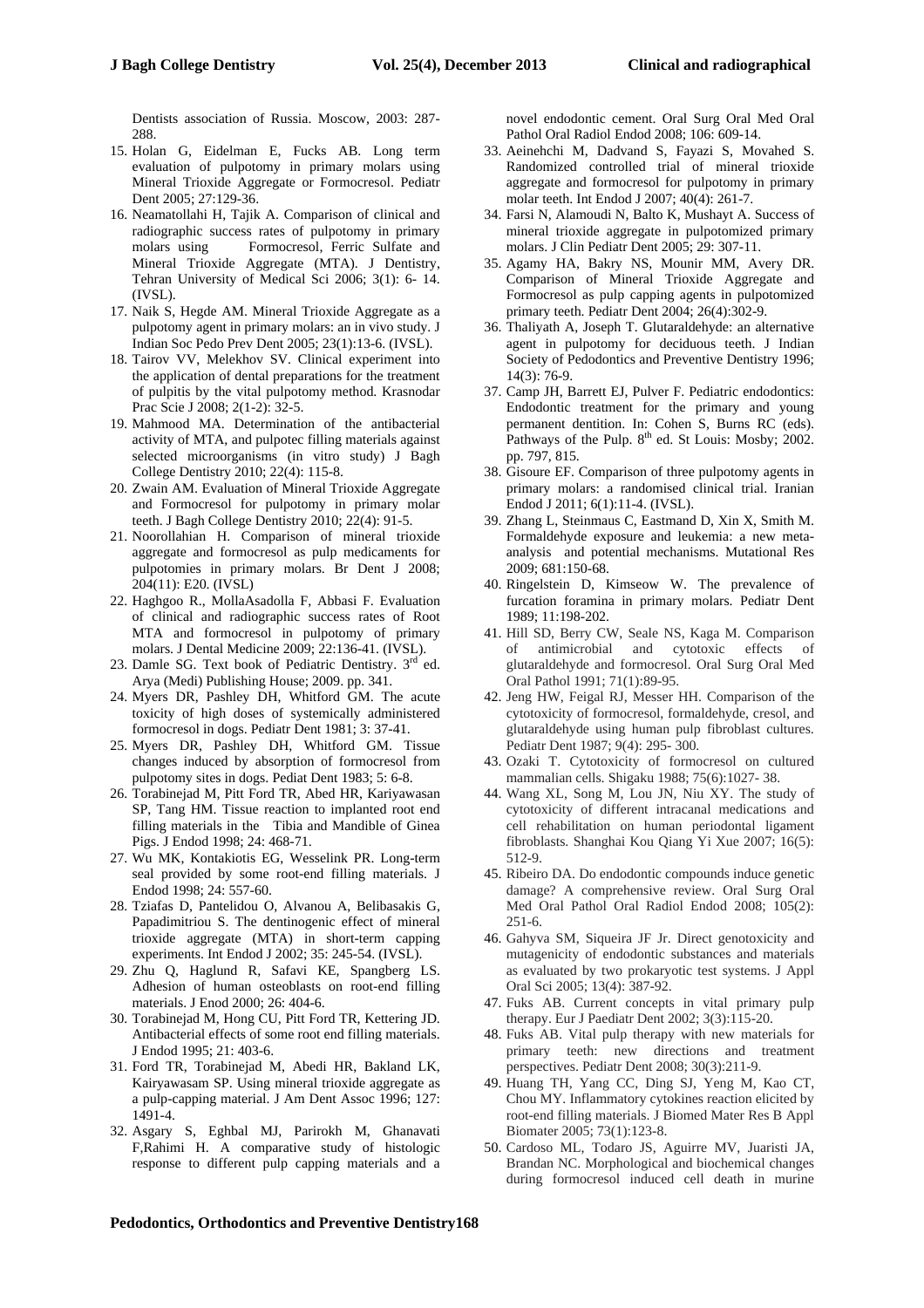peritoneal macrophages: apoptotic and necrotic features. Cell Biol Toxicol 2010; 26(5): 445–55.

- 51. Rolling I, Thylstrup A. A 3-year follow-up study of pulpotomized primary molars treated with the formocresol technique. Scand J Dent Res 1975; 83(2):47–53.
- 52. Block R. Are you still using formocresol? An update. J Tenn Dent Assoc 2009; 89(4):14-7.
- 53. Jeng HW, Feigal RJ, Messer HH. Comparison of the cytotoxicity of formocresol, formaldehyde, cresol, and glutaraldehyde using human pulp fibroblast cultures. Pediatr Dent 1987; 9(4):295- 300.
- 54. Torabinejad M, Chivian N. Clinical applications of mineral trioxide aggregate. J Endo 1999; 25:197- 205.
- 55. Vij Raj, Coll JA, SheltonP, Farooq NS. Caries control and other variables associated with success of primary molar vital pulp therapy, Pediatr Dent 2004; 26: 210- 14.
- 56. Salako N, Joseph B, Ritwik P, Salonen J, John P, Junaid TA. Comparison of bioactive glass, mineral trioxide aggregate, ferric sulfate and formocresol as pulpotomy agents in rat molar. Dent Traumatol 2003; 19:314-20.

#### **Table 1: Distribution of the sample by type of teeth and type of treatment.**

| <b>Type of</b><br>treatment |              | No. of children | No.<br>of | <b>Maxillary</b><br>1 <sup>st</sup> molars |       | <b>Maxillary</b><br>$2nd$ molars |       | <b>Mandibular</b><br>$1st$ molars |              | <b>Mandibular</b><br>$2nd$ molars |              |      |
|-----------------------------|--------------|-----------------|-----------|--------------------------------------------|-------|----------------------------------|-------|-----------------------------------|--------------|-----------------------------------|--------------|------|
|                             | <b>Males</b> | <b>Females</b>  | total     | teeth                                      | Right | Left                             | Right | Left                              | <b>Right</b> | Left                              | <b>Right</b> | Left |
| <b>Pulpotec group</b>       |              |                 | 13        | 15                                         |       |                                  |       |                                   |              |                                   |              |      |
| <b>Formocresol group</b>    |              | 10              | 13        | 15                                         |       |                                  |       |                                   |              |                                   |              |      |
| <b>MTA</b> group            | 10           |                 | 13        | 15                                         |       |                                  |       |                                   |              |                                   |              |      |
| <b>Total</b>                | 19           | 20              | 39        | 45                                         |       |                                  |       |                                   |              |                                   | 22           |      |

#### **Table 2: Clinical assessment of the three groups pulpotomized teeth after 6-months follow up.**

|                                              |                                                         | <b>Clinical findings</b> |   |     |                                        |     |                          |             |   |              |          |         | <b>Clinical</b> |      |
|----------------------------------------------|---------------------------------------------------------|--------------------------|---|-----|----------------------------------------|-----|--------------------------|-------------|---|--------------|----------|---------|-----------------|------|
| D<br><b>Pulpotomy</b>                        |                                                         | $S_{W}$                  |   | T.P |                                        | S.T |                          | P.M         |   | <b>Total</b> |          | success |                 |      |
| groups                                       | F                                                       | S                        | F | S   | F                                      | S   | F                        | S           | F | S            | F        | S       | No.             | $\%$ |
| <b>Pulpotec</b>                              |                                                         | 15                       |   | 15  |                                        | 14  |                          | 15          |   | 15           |          | 14      | 14              | 93.3 |
| <b>Formocresol</b>                           |                                                         | 15                       |   | 14  |                                        | 14  | $\overline{2}$           | 13          |   | 15           | 4        | 11      | 11              | 73.3 |
| <b>MTA</b>                                   |                                                         | 15                       |   |     |                                        | 15  |                          | 15          |   | 15           |          | 15      | 15              | 100  |
| $X^2 = 5.85$<br>Pulpotec/FC/MTA<br>$P=0.05*$ |                                                         |                          |   |     |                                        |     |                          |             |   |              |          |         |                 |      |
| Z-test                                       | Pulpotec/formocresol<br>Pulpotec/MTA<br>MTA/formocresol |                          |   |     | $Z=1.4697$<br>$Z=1.0171$<br>$Z=2.1483$ |     | $P=0.14156$<br>$P=0.307$ | $P=0.03156$ |   | N.S.<br>N.S. | $Sig.**$ |         |                 |      |

**P: pain; Sw: swelling; T.P: tenderness to percussion; S.T: sinus tract; P.M: pathological mobility; F: failure; S: success; FC: formocresol** 

**\*Statistically not significant \*\* Statistically significant** 

# **Table 3: Radiographical findings of the three groups pulpotomized teeth after 6-months follow up.**

|                                                |   |                                                         |   |           |                                          | Radio        |   |                                        |   |           |                          |    |                |              |     |                                    |  |
|------------------------------------------------|---|---------------------------------------------------------|---|-----------|------------------------------------------|--------------|---|----------------------------------------|---|-----------|--------------------------|----|----------------|--------------|-----|------------------------------------|--|
| <b>Pulpotomy</b><br>groups                     |   | ER                                                      |   | <b>IR</b> |                                          | <b>PLILD</b> |   | <b>WPDL</b>                            |   | <b>PR</b> |                          | FR |                | <b>Total</b> |     | <b>Graphical</b><br><b>success</b> |  |
|                                                | F | S                                                       | F | S         | F                                        | S            | F | S                                      | F | S         | F                        | S  | F              | S            | No. | $\frac{0}{0}$                      |  |
| <b>Pulpotec</b>                                |   | 15                                                      | 2 | 13        |                                          | 15           |   | 15                                     |   | 15        |                          | 15 | $\overline{2}$ | 13           | 13  | 86.7                               |  |
| <b>Formocresol</b>                             |   | 15                                                      |   | 15        |                                          | 15           |   | 15                                     | 3 | 12        | 2                        | 13 | 5              | 10           | 10  | 66.7                               |  |
| <b>MTA</b>                                     |   | 15                                                      |   | 15        |                                          | 15           |   | 15                                     |   | 15        |                          | 15 |                | 15           | 15  | 100                                |  |
| $X^2 = 6.429$<br>$P=0.04**$<br>Pulpotec/FC/MTA |   |                                                         |   |           |                                          |              |   |                                        |   |           |                          |    |                |              |     |                                    |  |
| $Z$ -test                                      |   | Pulpotec/formocresol<br>Pulpotec/MTA<br>MTA/formocresol |   |           | $Z = -1.295$<br>$Z=1.4639$<br>$Z=2.4495$ |              |   | $P=0.197$<br>$P=0.1443$<br>$P=0.01428$ |   |           | N.S.<br>N.S.<br>$Sig.**$ |    |                |              |     |                                    |  |

**ER: External resorption; IR: Internal resorption; PLILD: Partial Loss of Integrity of Lamina Dura; WPDL: Widening of Periodontal Ligament; PR: Periapical radiolucency; FR: Furcal radiolucency F: failure; S: success; \*\* Statistically significant.**